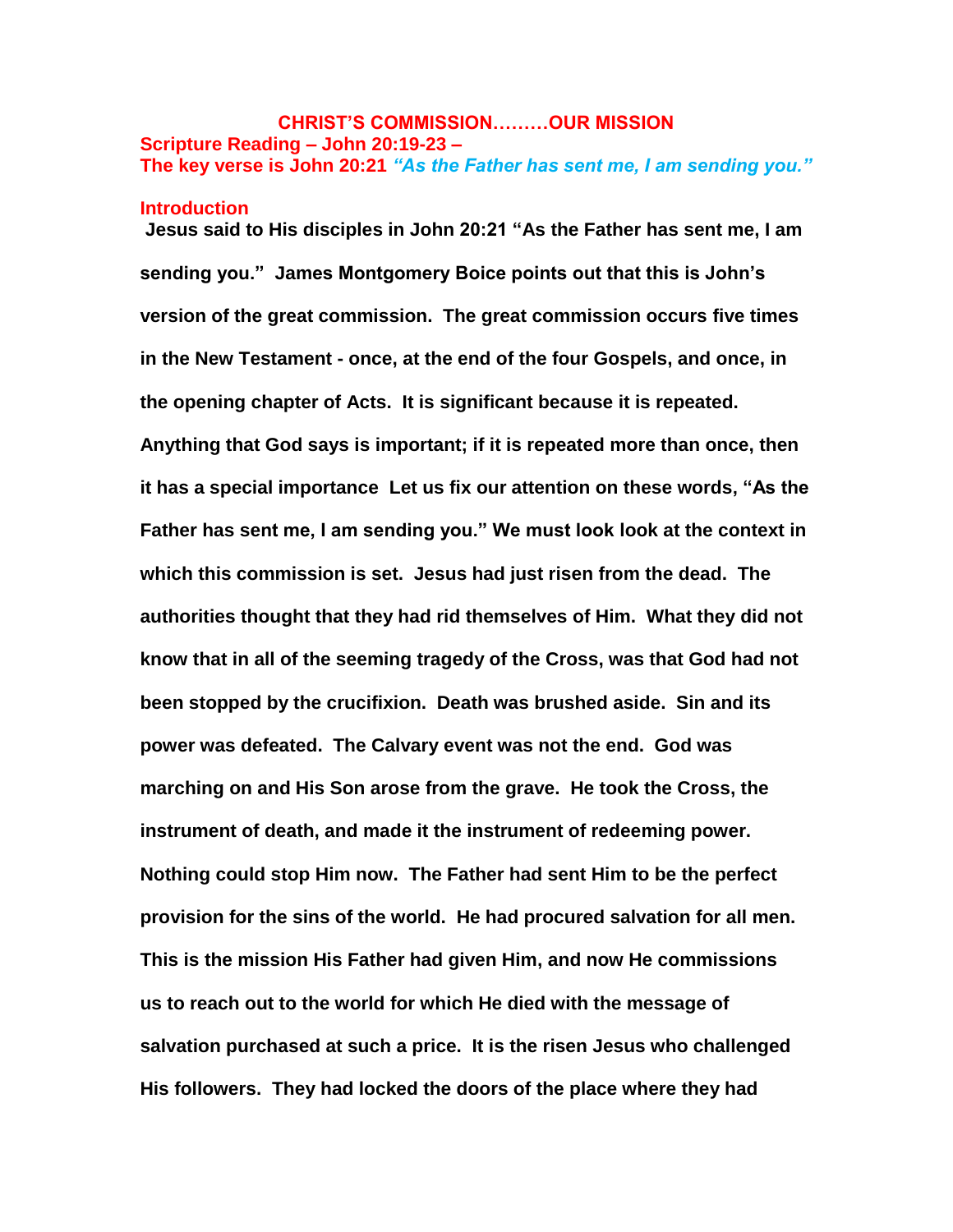**gathered for fear of the Jews, but Jesus appeared to them anyway. As we look at this group of Christ's followers in this locked room there are some lessons we can learn, and some warnings we can take about our responsibility of reaching the world for the Lord Jesus Christ. What is clear, is that this task is not an option for the church of Jesus Christ. The first thing I see here is,**

### **1. THE CHURCH RETREATING. John 20:19.**

John tells us that the disciples had gathered in a room and they the locked the doors for fear of the Jews. This was the church in hiding. As far as they were concerned the man on whom they had pinned their hopes as the promised Messiah was finished. His borrowed tomb was sealed with a Roman seal. For three years Jesus had prepared them to carry out His mission. They had sensed the urgency of His Spirit. They were conscious of His compassionate heart and they had felt the dynamic impact of His life giving teaching. Now He was gone and they felt that there was nothing left for them to do. Fear gripped their hearts and so they hid behind closed doors. I suggest that this is a picture of,

**a. The Church Crippled. John 20:19.** The church gripped by fear behind closed doors is crippled. **These disciples felt that if the Jews crucified their Lord and their Master, what would keep them from crucifying His followers.**  The world was an unfriendly hostile place for Him. All through His life He had lived trough the storms of bitter hostility that reached its climax in His death on the cross. The religious leaders seized Him and the howling mob demanded His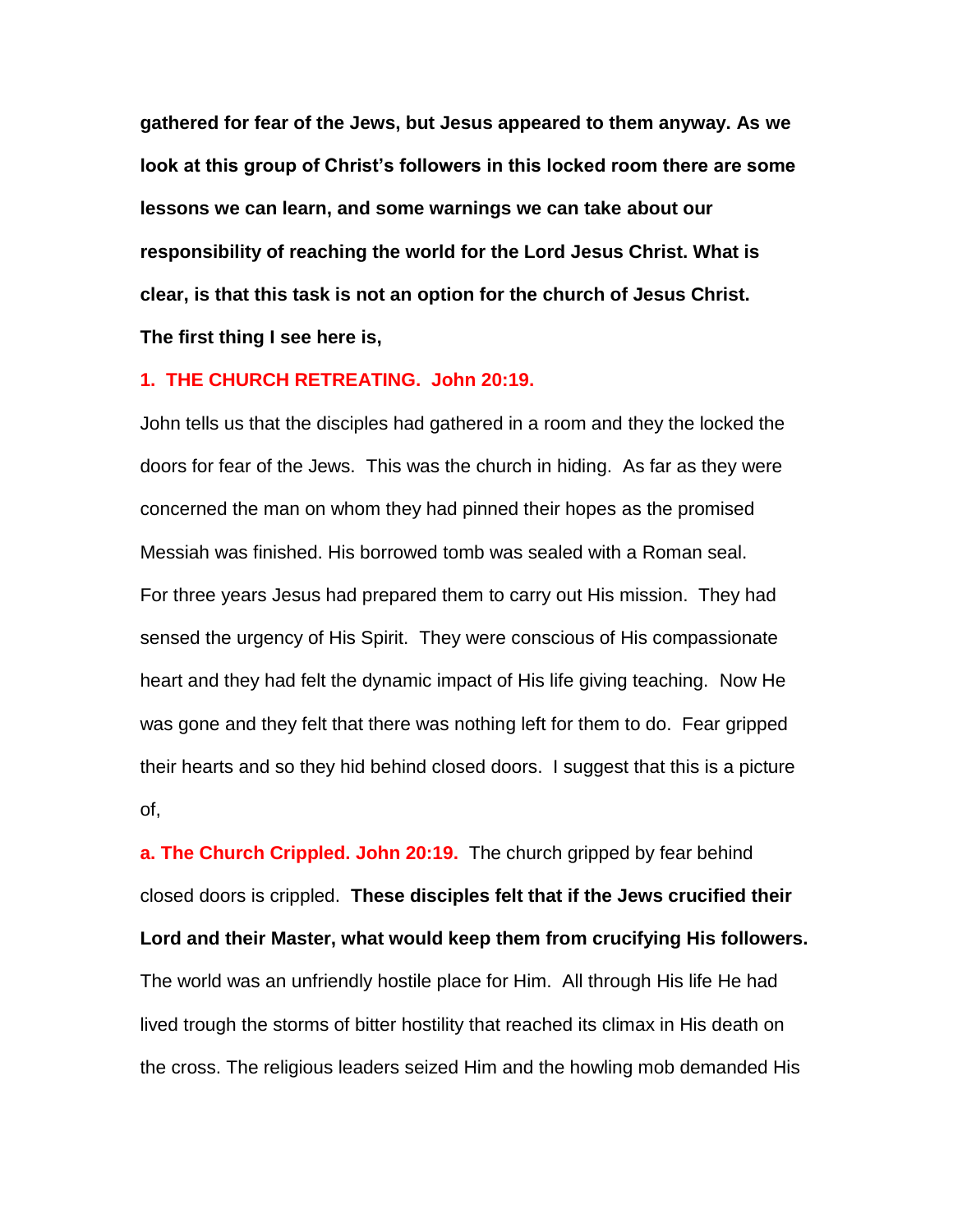death. He was beaten and crowned with thorns and died in the horrors of a brutal and bloody crucifixion. The world system is in direct opposition to Jesus, that is why it eventually crucified Him. That opposition has not changed. There may not be literal crosses today, nevertheless Christians are being martyred for their faith in Christ in other parts of the world. Opposition has not changed. The Christ of the Calvary road is not concerned with accommodating to the world system simply because it is popular and the crowd is going that way. The world system is in opposition to all the Jesus stood for and eventually died for. Jesus recognized this opposition. He said that the "World hates me because I testify that it what it does is evil." John 7:7. And again "if the world hates you, keep in mind that it hated me first." John 15:18. The early disciples feared that hate and hostility and hid behind closed doors. This was a picture of the crippled church. Furthermore the church behind closed doors was not only crippled it was

**b. The Church Confined. John 20:19. There is not much that the church can do for the world behind closed doors.** Any activity would be totally restricted to the confined space of a small room. There is no danger in that kind of confinement, no risk in that restricted area and no challenge within the four walls of locked room. If the church is not prepared to look beyond herself, and move out into society to meet the desperate need confronting her, she will develop a closet type ministry.

Moreover, there are those within the Christian who may feel that there is too much agony out there and too many contrary people who give us pain and problems. **Maybe they feel that there is too much dirt and evil out there, and**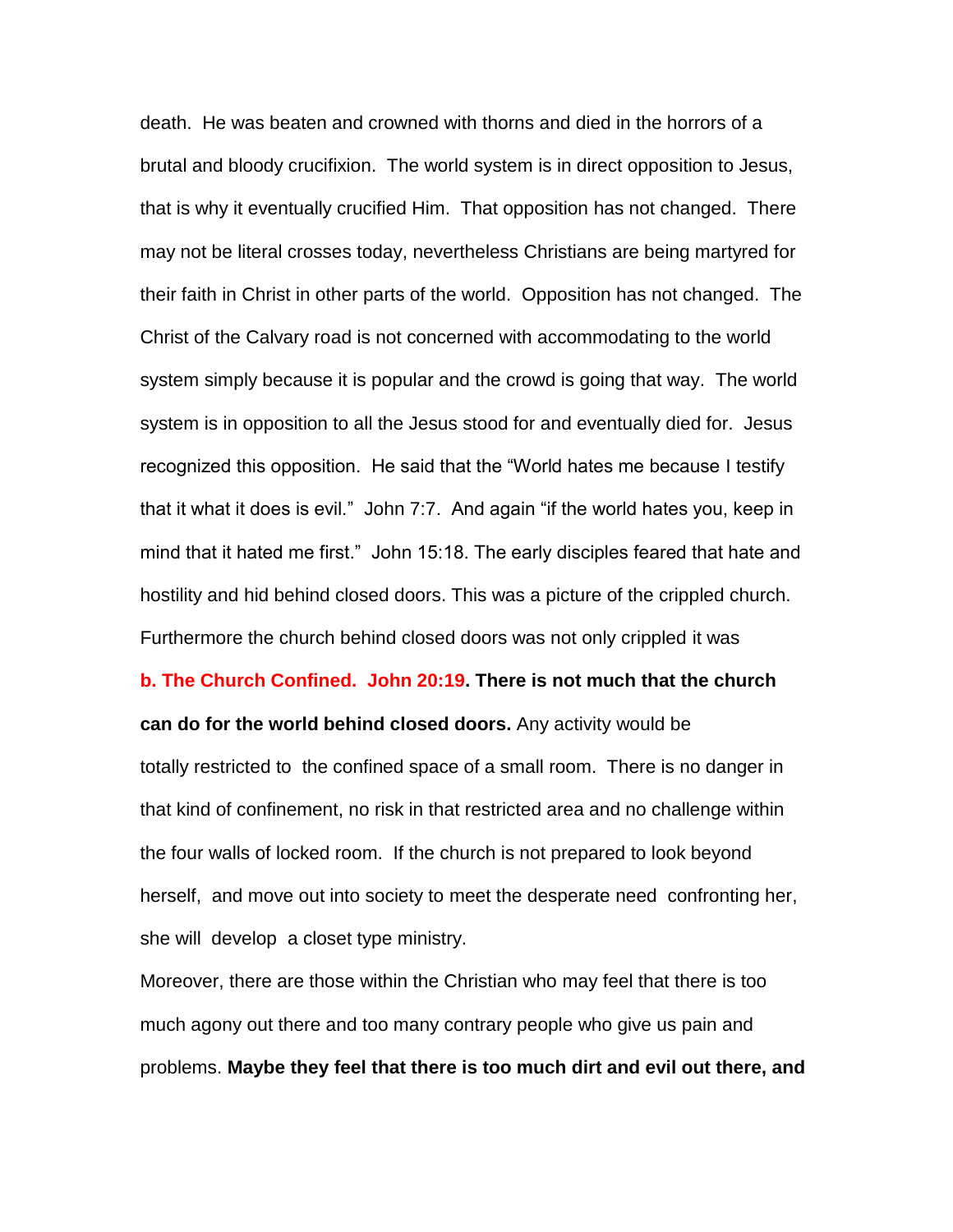**it is too uncomfortable beyond the four walls of the sanctuary. And all too often many Christians are content to live behind closed doors because it is not only safe, but also because it is a comfort zone. Let us remember that the cross for Jesus was not a comfortable experience. He suffered the most excruciating agony for our salvation – He bore the most repulsive burden ( your sin and my sin) for our emancipation - Indeed He paid the highest price for our redemption. So His challenging words cannot be ignored. "As the Father has sent me, I am sending you." John 20 :21. He commissions His church to move out of her comfort zone into a rough hostile world. It is that kind of world that needs to hear that the "gospel of Jesus Christ is the power of God for the salvation of everyone one who believes." Romans 1:16. The church confined to four walls cannot fulfill Christ's commission. Jesus says to His church "I have risen from the dead And have been I have been given all authority on earth and in heaven. He offers that authority to His followers. When the power of the living Christ rests on His church, there is no reason for her to fear, retreat or confine herself to four walls. Jesus says "As the Father has sent me so send I you." This is Christ's commission to His redeemed people and His commission is now our mission. The authentic church of Jesus Christ is never in retreat. She will never let four walls hinder her from fulfilling Christ's commission**

**Now as we move with flow of this story we there comes to the church a transforming moment. The church in retreat becomes**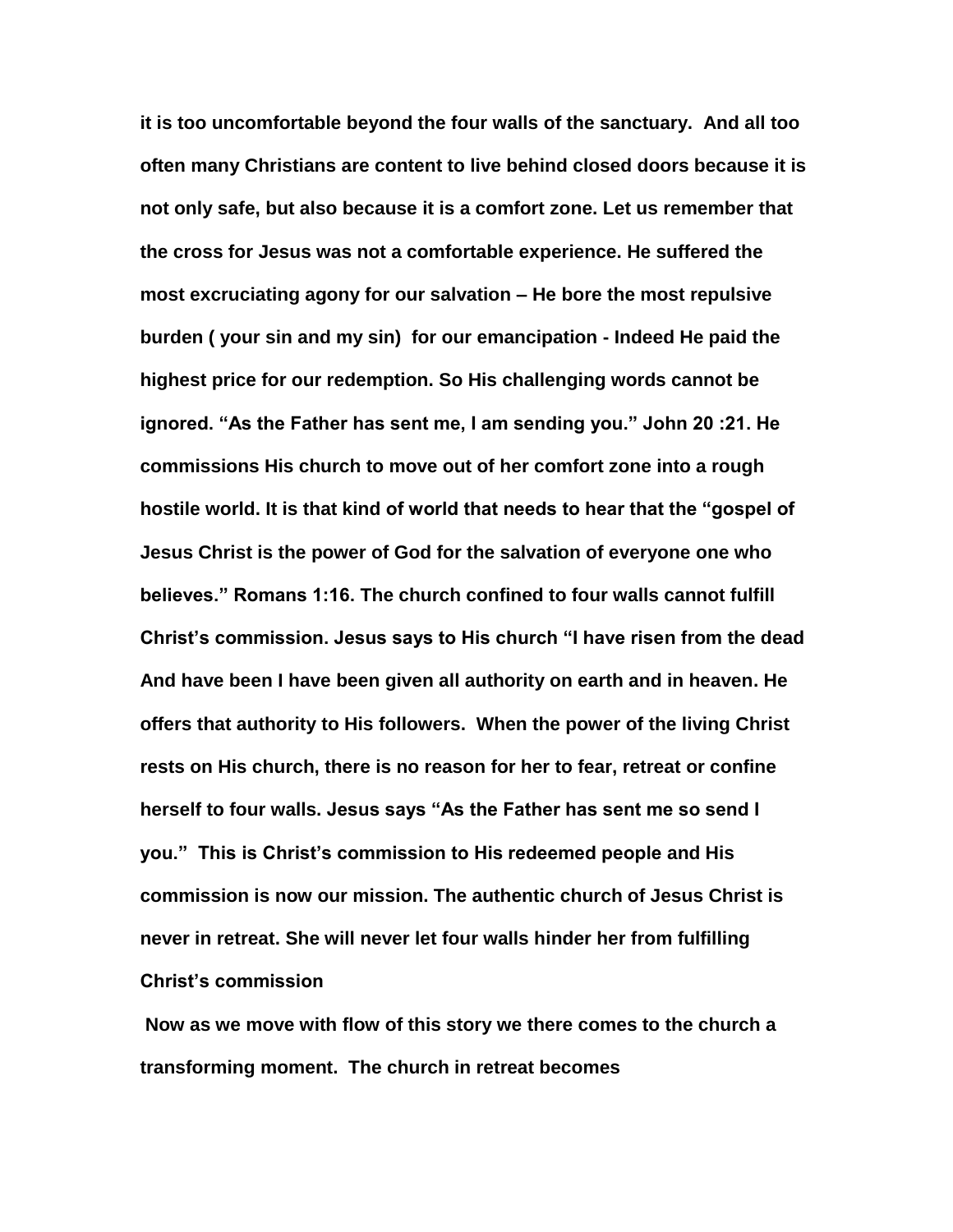## **2. THE CHURCH REJUVENATED. John 20:19-22.**

When Jesus came into that locked room and revealed Himself to terrified disciples a great change took place in their lives. Jesus appeared to them and said "Peace be with you!" And after he said this He showed them His hands and His side. The disciples were overjoyed when they saw the Lord. What a transformation took place when Jesus came on the scene. But what was it that rejuvenated the disciples? What did Jesus do to rally His followers. When Jesus appeared their fear was replaced with joy. What happened behind those closed doors? Why all of a sudden this new joy in their hearts. It was the presence of Jesus that changed the attitude of the disciples. There was something about His person that brought rejoicing and peace to their hearts. When Jesus came to His disciples, He came to them as ,

**a. The Reassuring Christ. John 20:18-21. His presence was the strength and foundation of their joy. He was the reason for their rejoicing. Their fear evaporated in the consciousness of His Presence,** and this joy was reinforced by two powerful reassuring statements. **"Peace be with you." The fact that it was stated twice gives some indication as to its significance in this encounter with His disciples. We know that in that culture it was a common greeting.** It seems, however, that Jesus meant something deeper than simple greeting. Note the full text says, "Peace be with you. As my Father has sent me, so I am sending you." This is no coincidence. The reason is clear. Boice pointed out that we ourselves must have peace, both inwardly and outwardly, before we can effectively spread the message of the gospel of peace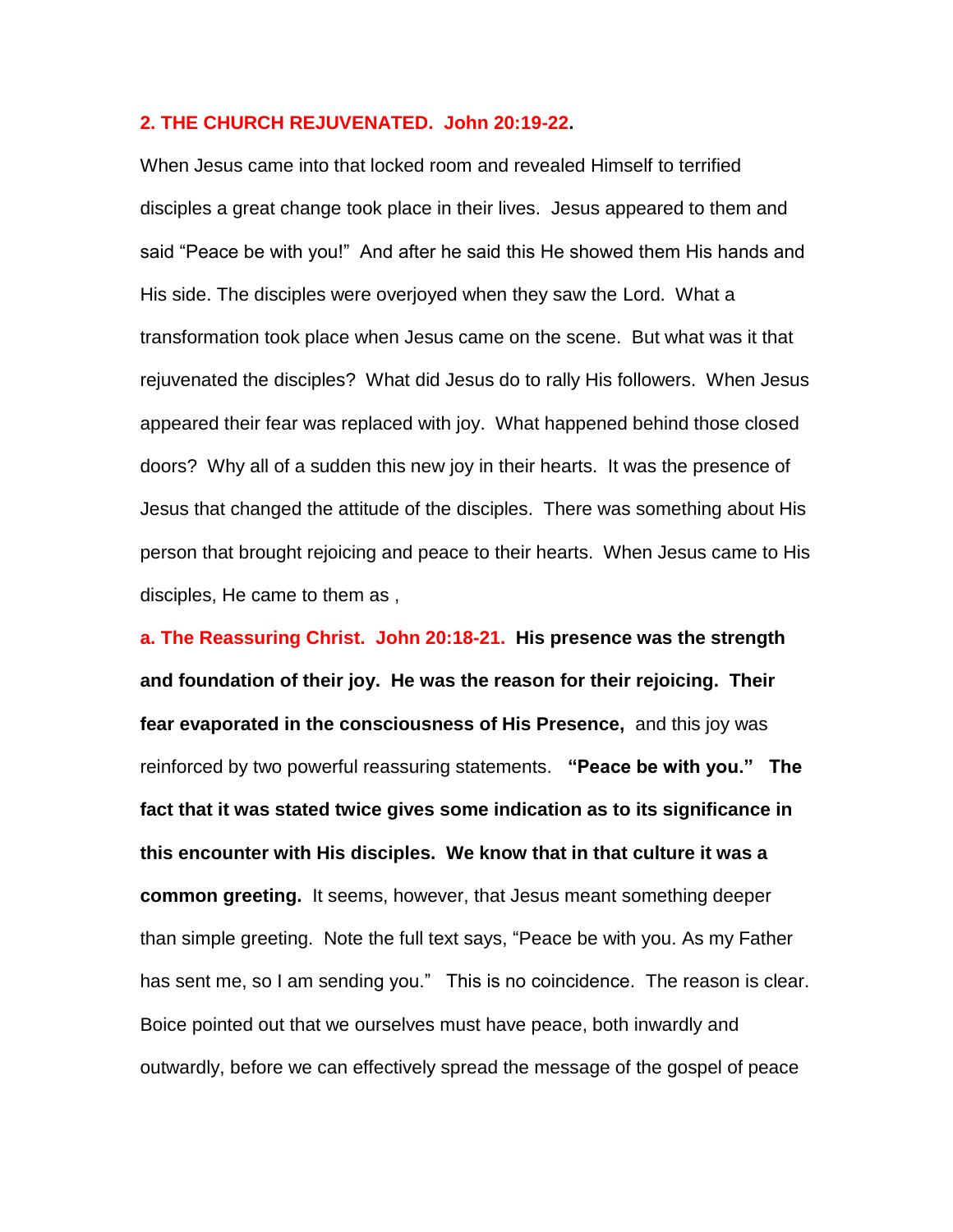to others. There are two kinds of peace spoken about in this gospel. There is first "Peace with God." Naturally man is at war with God and Jesus died to reconcile us to God. Peace with God was achieved by the death of Jesus on the Cross. Paul himself wrote that "Christ has made peace through the blood of the Cross." Colossians 1:20. The price of this peace was is His blood shed on the Cross for you and me. The war is over and man can be restored to a living relationship and personal relationship with a Holy God. He can now experience peace with God.

The second peace is the "peace of God," which is a gift of God. The disciples cowering in the locked room were assured of His peace. On one occasion Jesus promised His followers, "My peace I leave with you; my peace I give to you. I do not give as the world gives." John 14:27. John Stott said of this passage of scripture "The church's first need, before it can engage in evangelism, is an experience and an assurance of Christ's peace of conscience through His death that banishes sin - peace of mind through His resurrection that banishes doubt." Two issues had had to be dealt with before they could reach out to the lost of the world. They had to make peace with God receiving the forgiveness of sin and thereby canceling their guilt., Their fear would be then be dispelled. In addition to this, peace as God's gift would fill their hearts. The dynamic witnessing church must experience peace with God through Jesus Christ, and possess the peace of God as His gift to us. This had to be settled before they could be a strong witness in the world. Jesus appeared to His disciples and reassured them of His peace. He was the reassuring Jesus,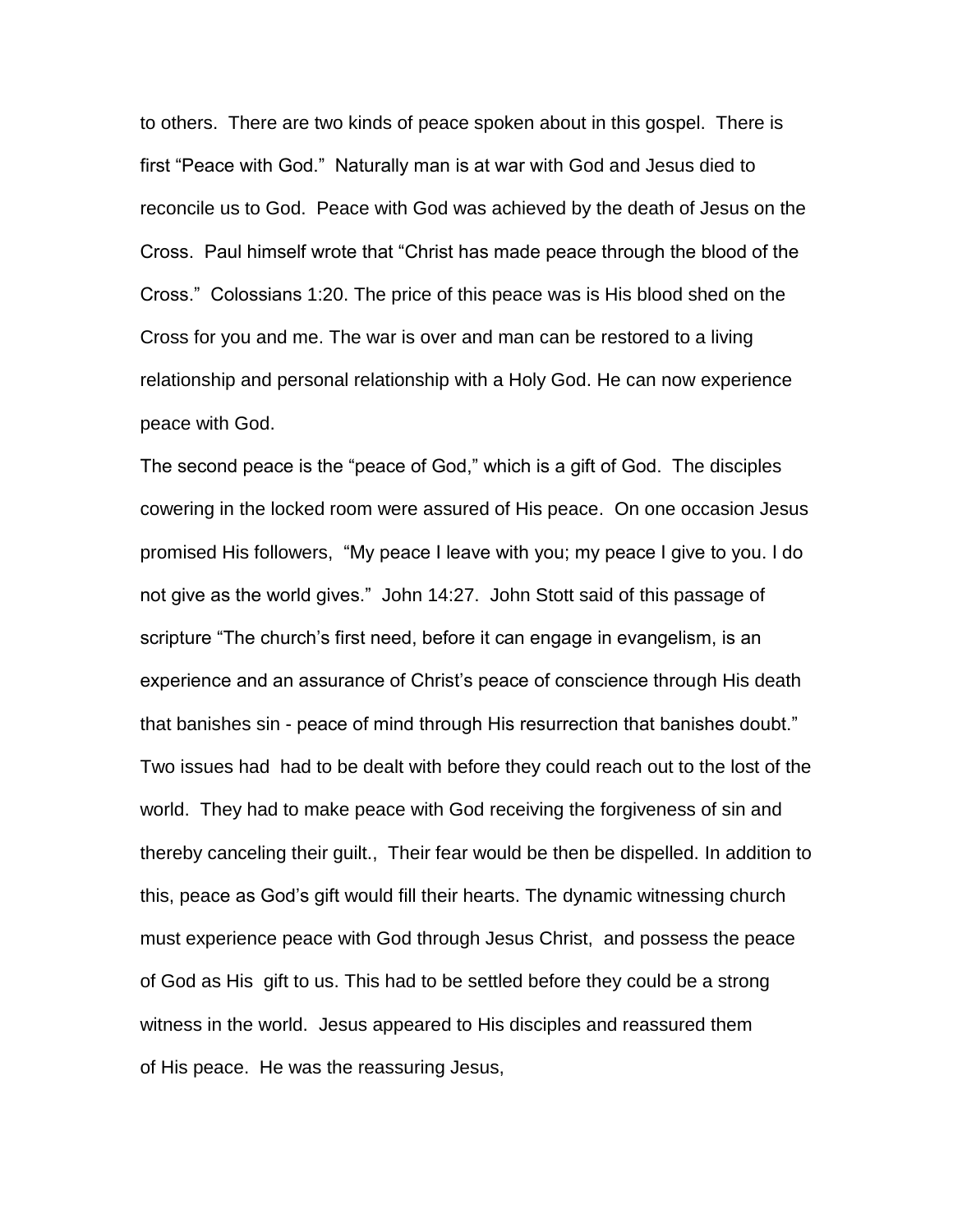He also revealed Himself as,

**b. The Redeeming Christ. John 20:19-23. "He showed them His hands and His feet."** Those scars were a testimony to His authority as a Savior. They are His indisputable credentials that qualify Him to be the redeemer of the world. They speak of His suffering, but the suffering Christ had become the saving Jesus. Well you might ask, "How can He be a redeemer with all of those imperfections in His Body?" Are they not a sign of weakness? But it is those imperfections, those scars that are the eloquent testimony of His power to rescue souls from the power and guilt of sin. Those scars are a witness to a fierce conflict fought and a resounding victory won. These disciples were rejuvenated because Jesus revealed Himself as the redeeming Christ. But they were rejuvenated because He appeared as,

**c. The Risen Christ. John 20:20.** The disciples were overjoyed when they saw the Lord. The reason for their joy is obvious. The Jesus that thought was dead was visibly and tangibly alive. The victim they saw on the cross was alive. A few days before this incident they wondered what possible good could come out of the man on the Cross. Now He appears in the flesh to strengthen and comfort them. This was very important. If his enemies could not subdue Him - who could?" If sin could not destroy Him - what could?" If death could not stop Himwhat could? If Satan and all of his forces could not defeat him - what could? This man Jesus is invincible. He is the mighty triumphant conqueror! He said that gates of Hades could not prevail against His church, and He told His disciples before left to return to His Father. "All authority in heaven and in earth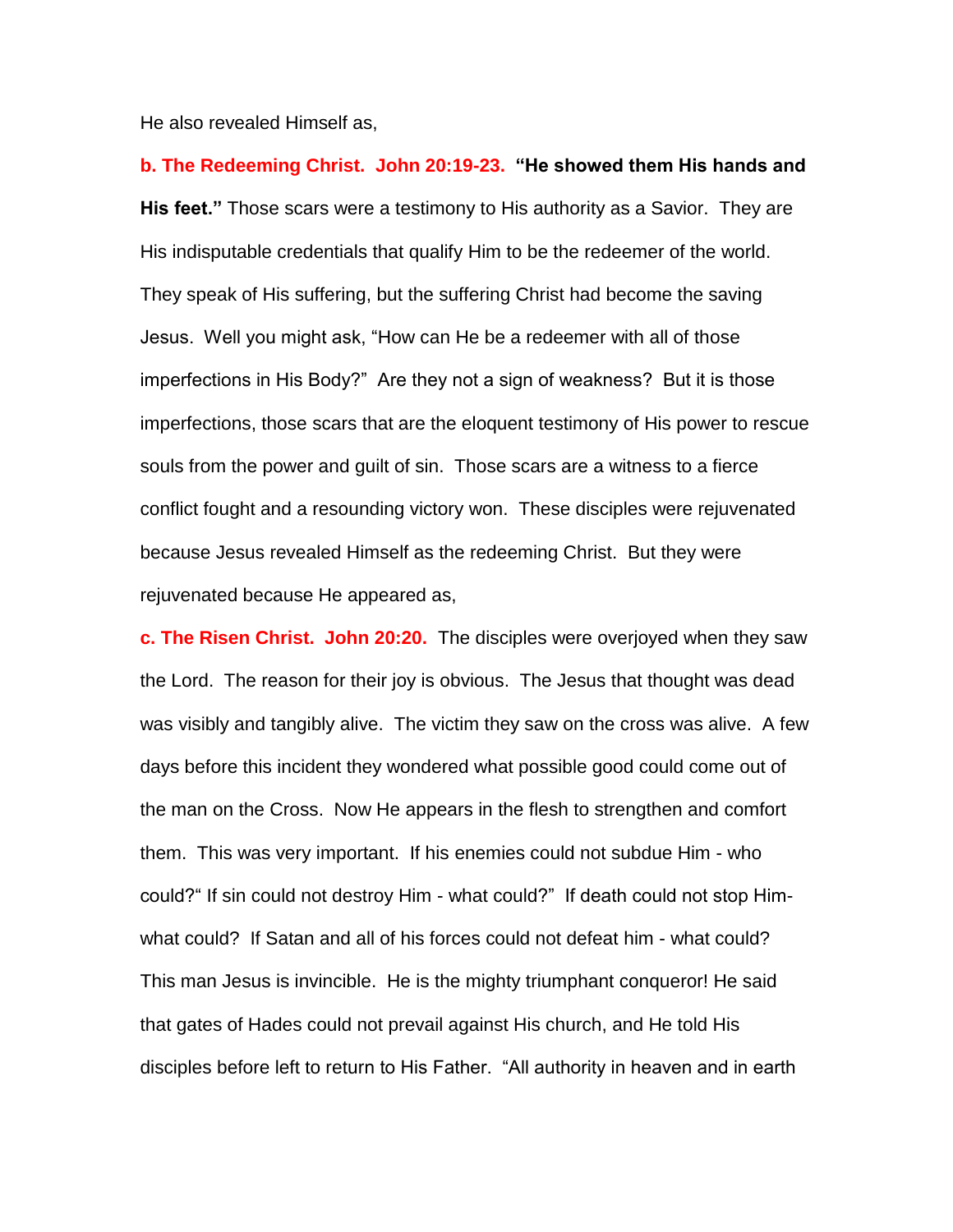has been given to me." Since this is true, who would not serve and follow Him to the gates of hell? He is the head of the Church who has completely defeated and deposed all of His enemies. The Lord of the church is alive and it is He who gives her power to reach the world. It was important that these followers of Jesus know that He had risen from the dead and be reassured that He has power over all things. Now Jesus having done this, makes clear that the church retreating and rejuvenated, is to be,

## **3. THE CHURCH RESPONSIBLE. John 20:21-23.**

**Jesus said in verses 21-23, "As the Father has sent me, I am sending you. And with that He breathed on them and said, Receive the Holy Spirit. If you forgive sins, they are forgiven; if you do not forgive them, they are not forgiven."** Jesus is saying at least two things here. He is saying that the responsible church is,

**a. The Church Equipped and Enabled. John 20:22.** Jesus said to his disciples, "Receive the Holy Spirit." Many have been puzzled by this command because Jesus told His disciples that the Holy Spirit would come upon them after He had returned to heaven. And the Acts of the Apostles makes quite clear that it was after Jesus sat down on right of the Sovereignty of God, that He sent the Holy Spirit to His church. Bible scholars have suggested that this was a prophetic breathing. In other words it was a prophecy tied together with a promise. It was symbolic and suggestive. But in addition to this, it is clear that that there were two important truths that Jesus laid down for His people and His mission in the world.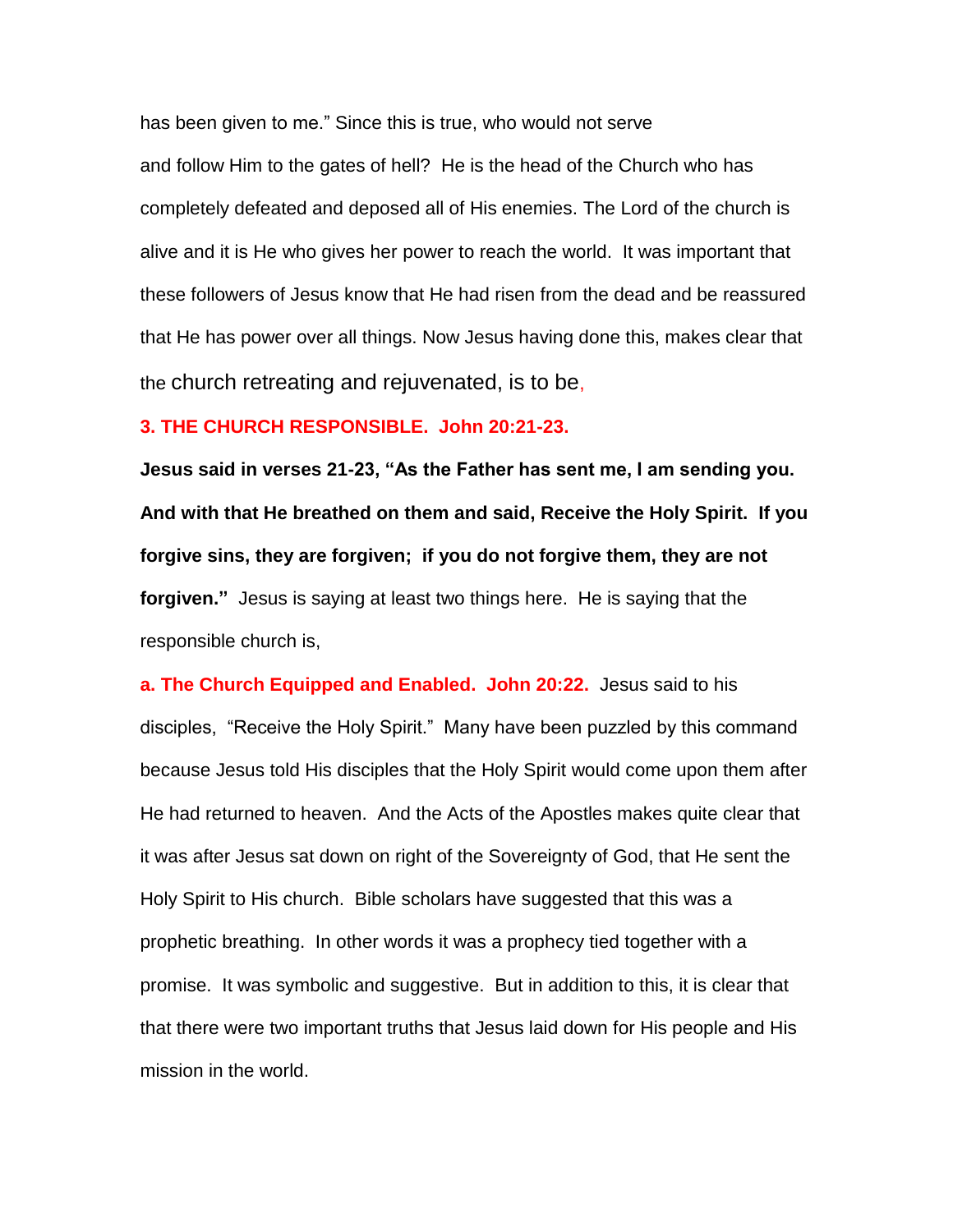**i. He emphasized the absolute necessity of the Presence of the Holy Spirit in the life and the mission of the Church.**

**ii. He revealed in this act that the secret of the church's power lies in the abiding presence of the Holy Spirit.** The word "breathed" in v.21 is the same word used in Genesis 2:7, when God breathed the breathe of life into man and he became a living being. The point is that the church is dead without the presence of the Holy Spirit**. When the church possesses the fullness of the Holy Spirit, she is infused with new life – new energy and new power to propagate the gospel across our communities. Jesus said to His disciples that they would receive power after the Holy Spirit would come upon them, and they would be witnesses. (see Acts 1:8) The word of God strongly declares that it is "not by power nor by might but by my Spirit says the Lord Almighty." Zech. 4:6.** The greatest need in the church today is for each Child of God to be filled with the Holy Spirit. When Jesus talks about reaching the world you cannot get past His concern that before we do so, we be filled with His Spirit. **This is of first importance! This is basic and it is not an option. If the church is to make an impact upon our world it will only do so in the power of the Holy Spirit, and so this is where we begin. This is what must be settled first, otherwise we will fail. You cannot do God's work without His power. This sounds somewhat simplistic in our technological world.**  But we have been given a supernatural task, and we need a supernatural power to do it. We can have the best and most recent ministries and methods of church growth, but if we do not have the power of the presence of God upon us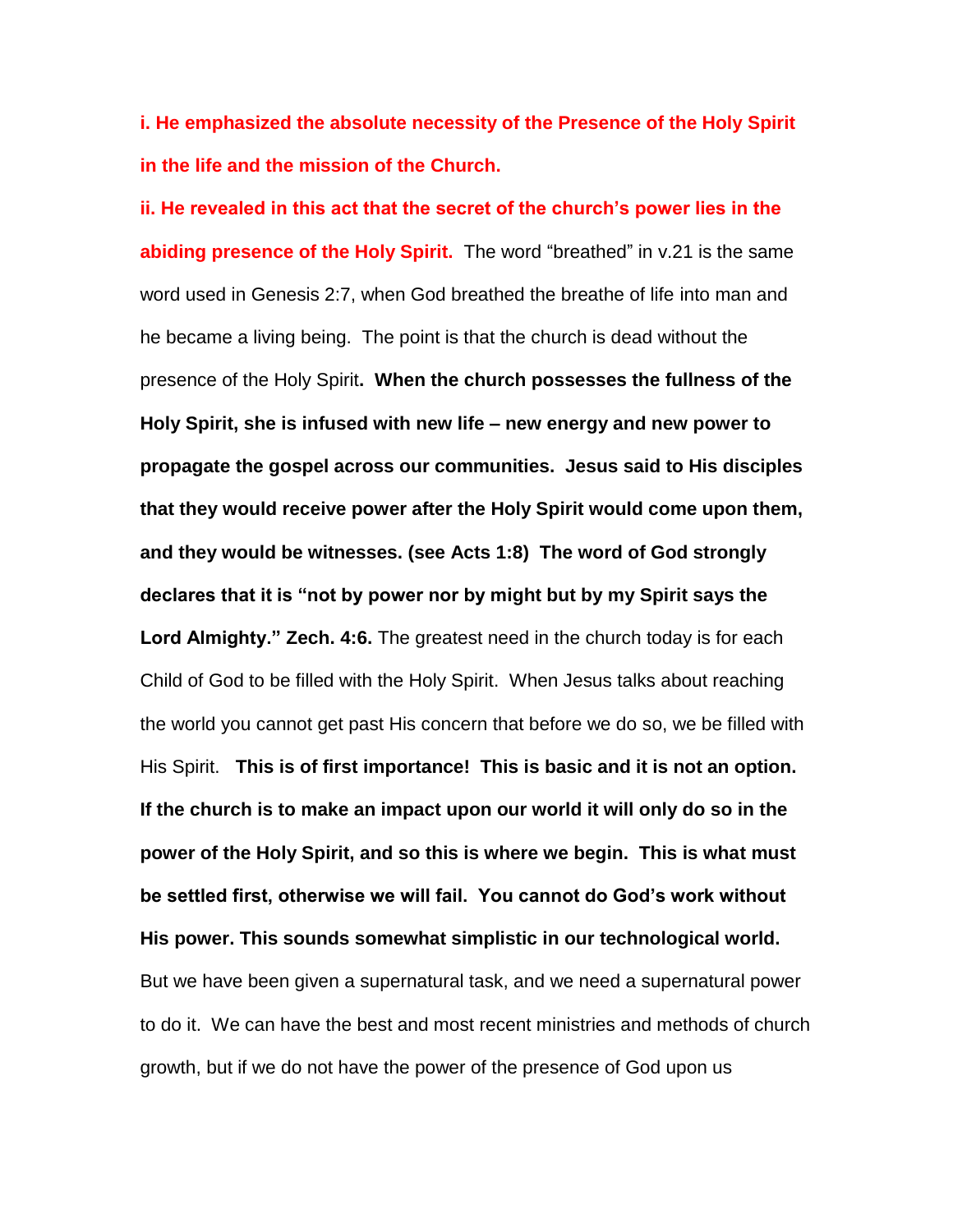everything we do is futile. We do not need the Holy Spirit to run ministries. They can run by themselves. But the real work of the Church must have the glory of the presence of the Holy Spirit upon it. It is when the Holy Spirit comes, that the Church is equipped and enabled to do God's will and work effectively. The scriptures make clear that God will not give us the Spirit of timidity, but the Spirit of power. ( see 2 Tim. 1:7.) When Jesus said to His disciples "receive the Holy Spirit" what He literally said was "to take the Holy Spirit." This is His offer! This is His gift! Have we received it? Finally the church responsible is,

**b. The Church Committed and Commissioned. John 20:21.** Jesus said to His followers "As the Father has sent me, I am sending you." There is no mistaking of what Jesus meant by this command. He was on a mission to save the world. That was His high purpose and it involved a complete commitment to the cross, for "He was obedient to death, even the death of the cross." (see Philippians 2:8) In view of this Jesus says, "As the Father has sent me even so I am sending you." This means that the measure of their commitment should match the measurement of His commitment to save souls. There may not be a Roman cross in our future, but the same quality of surrender to God's will is required, if the world is to hear of the saving grace of the Lord Jesus Christ. Then Jesus makes a startling statement in verse 23. "If you forgive anyone his sins, they are forgiven; and if you do not forgive them, they are not forgiven." What does this mean" Can the church forgive sins? The position of the scriptures is that only God can forgive sins. So what does Jesus mean here? Research and a study of these words reveal that it does not mean the Church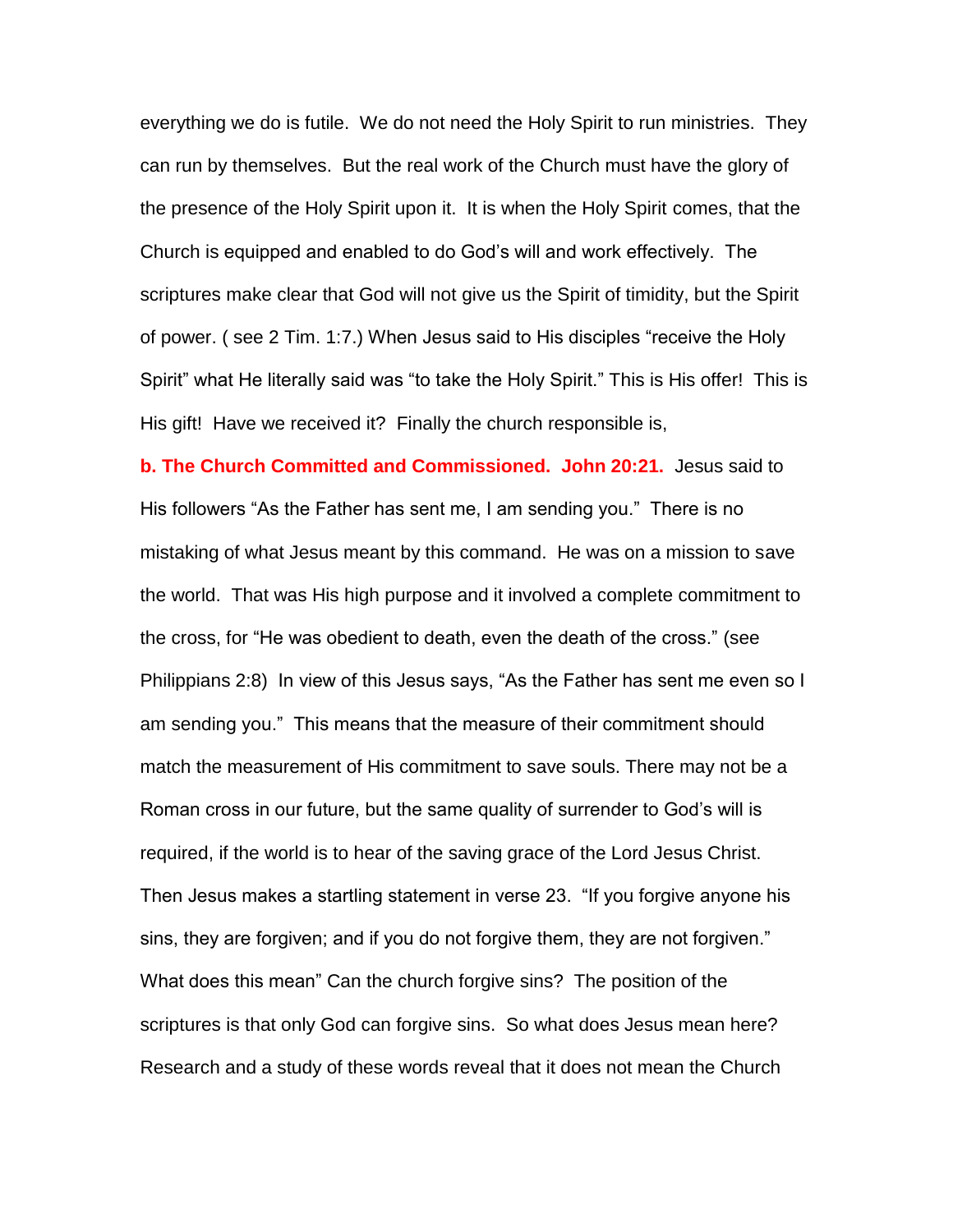has the authority to forgive sins. What is meant here is that the church has been given the authority to proclaim the forgiveness of sins. The church has the right and the power to say to any one if you repent and trust Jesus as your Savior and surrender to His Lordship, your sins will be forgiven. But it also has the right and the authority to say,"if you do not fulfill these conditions, you will not be forgiven." What is crucial is that the church has been given the authority to declare that there is forgiveness and cleansing in and through the shed blood of Jesus Christ. The church has the authority to proclaim the message of hope and redemption. Indeed that is our challenge and responsibility, because this is Christ's commission and Christ's commission is our mission.

#### **Conclusion**

**It is amazing that Jesus has entrusted the spreading of the Gospel paid for at such infinite cost to a group of His disciples. And Jesus has entrusted the spreading of this gospel to us.** We are to be His instruments through which this incredible gospel is declared. The challenge is great! The task is enormous! The responsibility is tremendous! We have received so much from the hand of God. We have received freely of His grace and so we are to freely give. We are a redeemed people and therefore a blest privileged people. Christ has commissioned us to evangelize and if we don't "evangelize we will fossilize." God's Son did not die that His church be reduced to a fossil. He died that we might be an energized dynamic redemptive instrument in His Hands and under His anointing. How do we do this? Leith Anderson tells how. "A couple years ago his nephew asked if he had read John Grisham's new book. Leith replied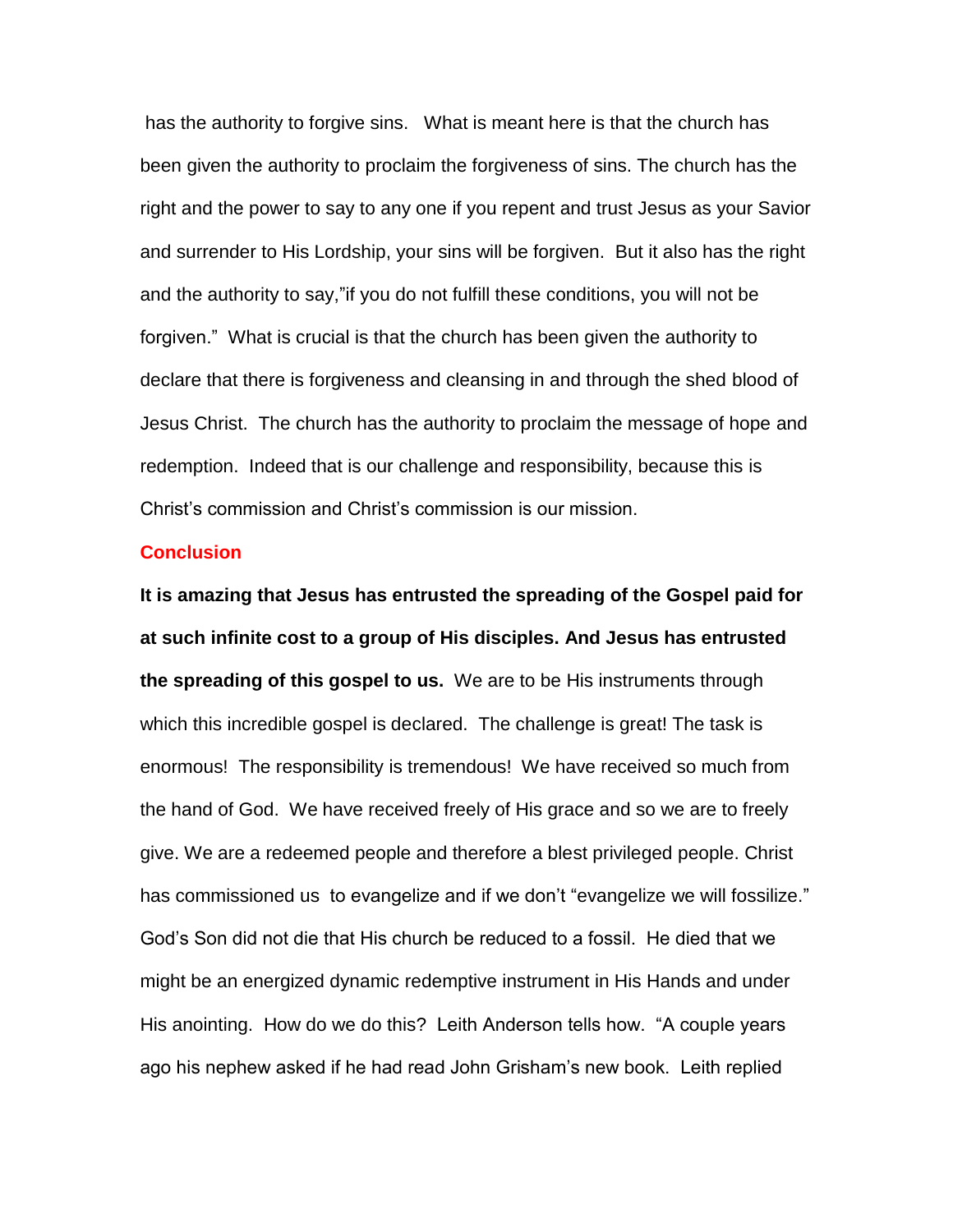that he had never heard of John Grisham. His nephew urged him to read his book called "the firm." Leith went on to say that he had never heard nor had he seen it reviewed. It wasn't on any lists. So he went out and bought it to keep his nephew happy. At least he could tell him that he had bought it. He started to read and he read it straight through. John Grisham had written an earlier book entitled " Time To Kill." It sold just 5000 copies in hard cover. It seemed that it was not advertised, or ever made a list or was reviewed by anyone that he knew of. It was sort of a flop. Then he wrote "the Firm," and it wasn't advertised either. It was hardly reviewed, and the reviews it got weren't very good. But people read it and liked it and told other people that they liked it and "THE FIRM" sold seven million copies. It has been made into a film starring Tom Cruise, who ever he is. I suppose you know who he is. John Grisham has written several other books, and today the number-one paperback best seller in the United States is by John Grisham, as are the number-two and number-three. And the number-one hardcover best seller is by John Grisham. That has never happened before in history. And it is not because of advertising, and not because of the publisher's clever marketing plan, but because somebody liked the book. I guess a lot of people liked the book and told other people, until millions of these books were sold. So much of the church today is caught up and hooked on clever marketing plans and expensive gimmicks to reach the lost. Our ministries are becoming more and more influenced and controlled by the marketing world. But we are people who not only like Jesus but also love Him. When a young man falls in love with his fiancé, he does not need the latest marketing methods to channel